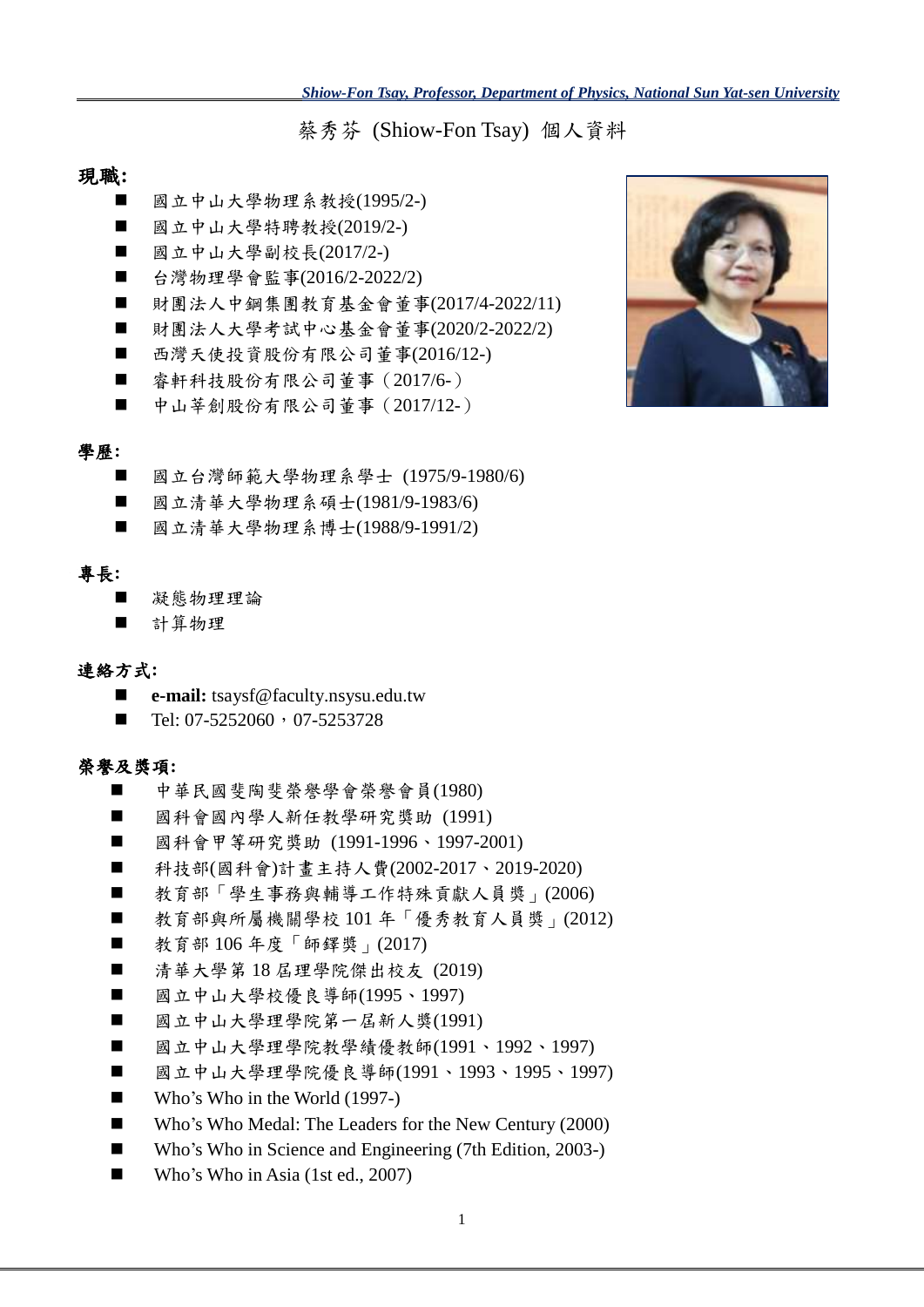■ 2017 Albert Nelson Marquis Lifetime Achievement Award (2017-)

#### 經歷**(Administrative Experience)**

- 國立中山大學物理系講師 (1984/7-1991/2)
- 國立中山大學物理系副教授 (1991/2-1995/2)
- 國立中山大學物理系教授 (1995/2-)
- 國立中山大學特聘教授(2019/2-)
- 國立中山大學物理系系主任 (1998/8-2000/7, 2008/8-2008/11)
- 國立中山大學學生事務長 (2000/8-2002/10)
- 國立中山大學教務長 (2008/10-2012/08)
- 國立中山大學主任秘書 (2014/8-2018/7)
- 國立中山大學副校長 (2017/2-)
- 國立中山大學校友服務中心主任 (2016/2-2017/7,2018/8-2019/2)
- 教育部高等教育審議會第 3 屆委員 (2017/6-2019/5)
- 中華民國物理學會理事 (2000-2005)、常務理事(2002-2003)、監事(2016-2022)
- 中華民國物理學會女性工作委員會委員(2004-2006),召集人(2006)
- 財團法人中鋼集團教育基金會董事(2017/4-2020/11)
- 財團法人大學考試中心基金會常務董事(2019/2-2020/2)、董事(2020/2-2022/2)
- 西灣天使投資股份有限公司董事 (2016/12-)
- 瑞軒科技股份有限公司董事 (2017/6-)
- 教育部「私立大學校院整體發展獎助審查委員會」審查委員(2005-2011,2014-2015)
- 教育部「私立大學校院整體發展獎補助經費」訪視委員(2006-2011)
- 教育部「獎勵私立大學校院校務發展之教學、研究暨整體經費支用計畫書」審查委員 (2008-2011)
- 「教育部獎勵私立大學校院校務發展計書」獎勵審查小組審查委員(2010-2011,2020-2021,雲科大)
- 教育部「大學校務評鑑規劃與實施計畫」評鑑委員(2005)
- 教育部「第二週期大學校院校務評鑑」評鑑委員 (高等教育評鑑中心辦理)(2017-2018)
- 教育部「大學校院系所評鑑物理與天文學門」規劃委員(高等教育評鑑中心辦理)  $(2007-2008 \cdot 2011)$
- 教育部「大學校院系所專業評鑑」評鑑委員(2008,2010)
- 教育部「大學校院系所評鑑追蹤評鑑與再評鑑」評鑑委員(2010)
- 教育部「大學校院通識教育及第二週期系所評鑑」評鑑委員 (高等教育評鑑中心辦理) (2011-2013, 2016)
- 教育部「科技大學校務評鑑計書」評鑑委員(2005-2018) (教育部委託台灣評鑑協會辦理)
- 教育部「技術學院評鑑」委員兼組召集人(2002-2005),評鑑委員(2002-2005,2007-2011), 「技術學院與專科學校評鑑」(2012-2018)
- 教育部「推動學校財團法人及所設私立學校內部控制制度訪視輔導計畫」規劃委員與 訪視委員(2013-2015)(管理科學會辦理)
- 教育部大專校院統合視導計畫訪評委員(2015-2018)、書面審查(2018-2019)
- 台灣開放式課程聯盟(TOCW) 第一屆理事(2009-2010), 第二屆監事(2011-2012)
- 大考中心「大學招生及入學考試調整研究方案」資訊平台子計畫研究員(2013-2014)
- 高雄市高級中等學校校長遴選委員會委員(2009)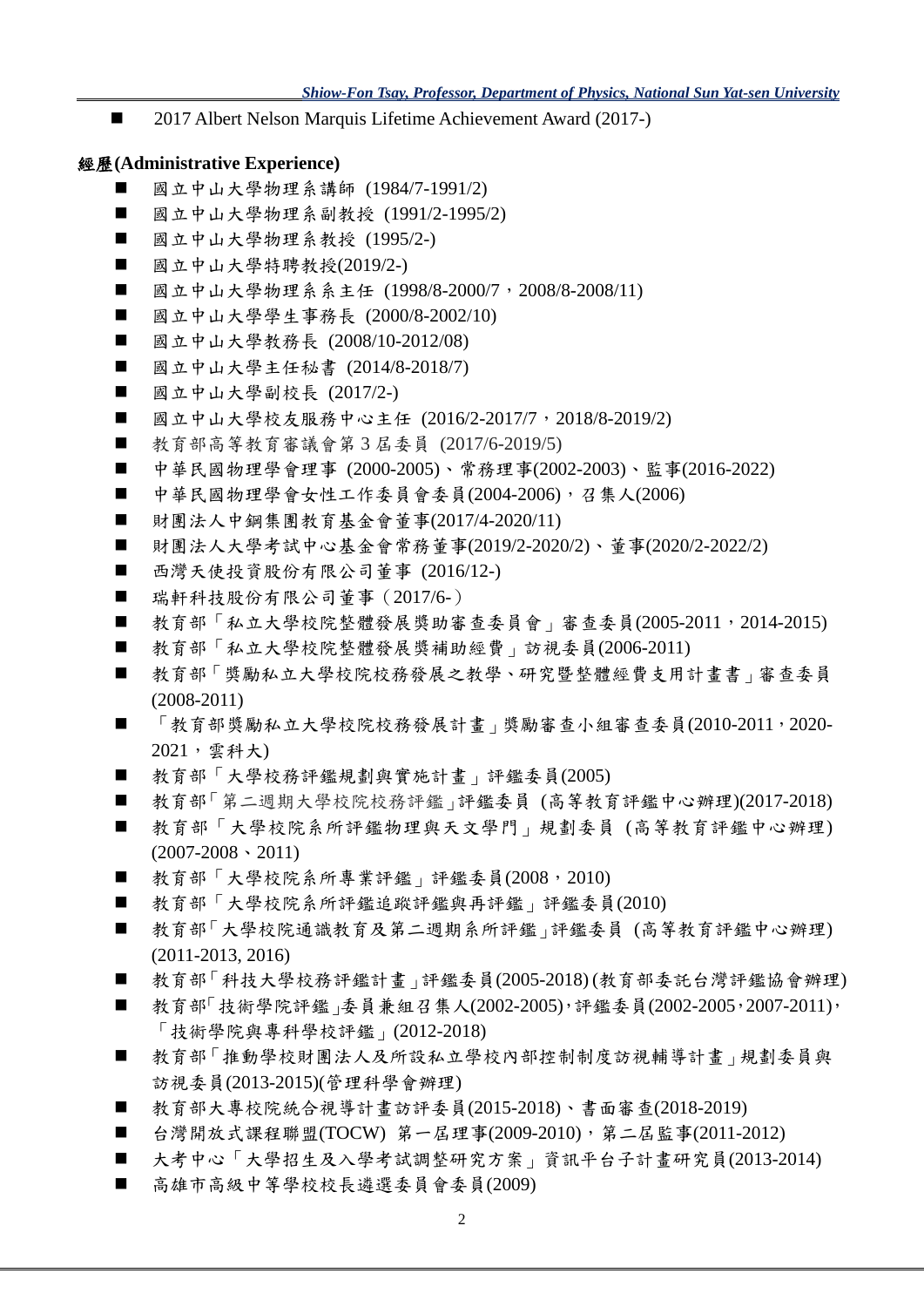*Shiow-Fon Tsay, Professor, Department of Physics, National Sun Yat-sen University*

- 金門大學第三任校長遴選季員會教育部代表(2017-2018)
- 體育大學校長遴選委員會教育部代表(2017-2018)
- 教育部青年發展署國際體驗學習計書審查委員(2017-2018)
- 教育部「核定改名、改制學校辦理之第2次改名改制後書審」(2017)
- 教育部大學校院設立變更及停辦審議會委員(2017/8-2021/7) 107-110 年度
- 教育部技專校院設立變更及停辦審議會委員(2018-2019)107-108 年度
- 教育部技職司私立大專校院轉型退場專案輔導小組審議委員(2018)
- 教育部第四屆國立大學合併審議委員會審議委員(2019-2020)
- 教育部高教深耕計畫附錄一審查委員(2019-2020)
- 教育部教學實踐計畫審查委員(2018-2020)
- 「105 學年度技專校院實習課程實地績效評量作業」申訴評議委員會委員(2018-2019, 台評會)
- 教育部 108年度「師鐸獎」大學校院初審評審委員與決審遴選委員行政代表(2019)
- 國立臺灣海洋大學校長遴選委員會教育部代表(2019)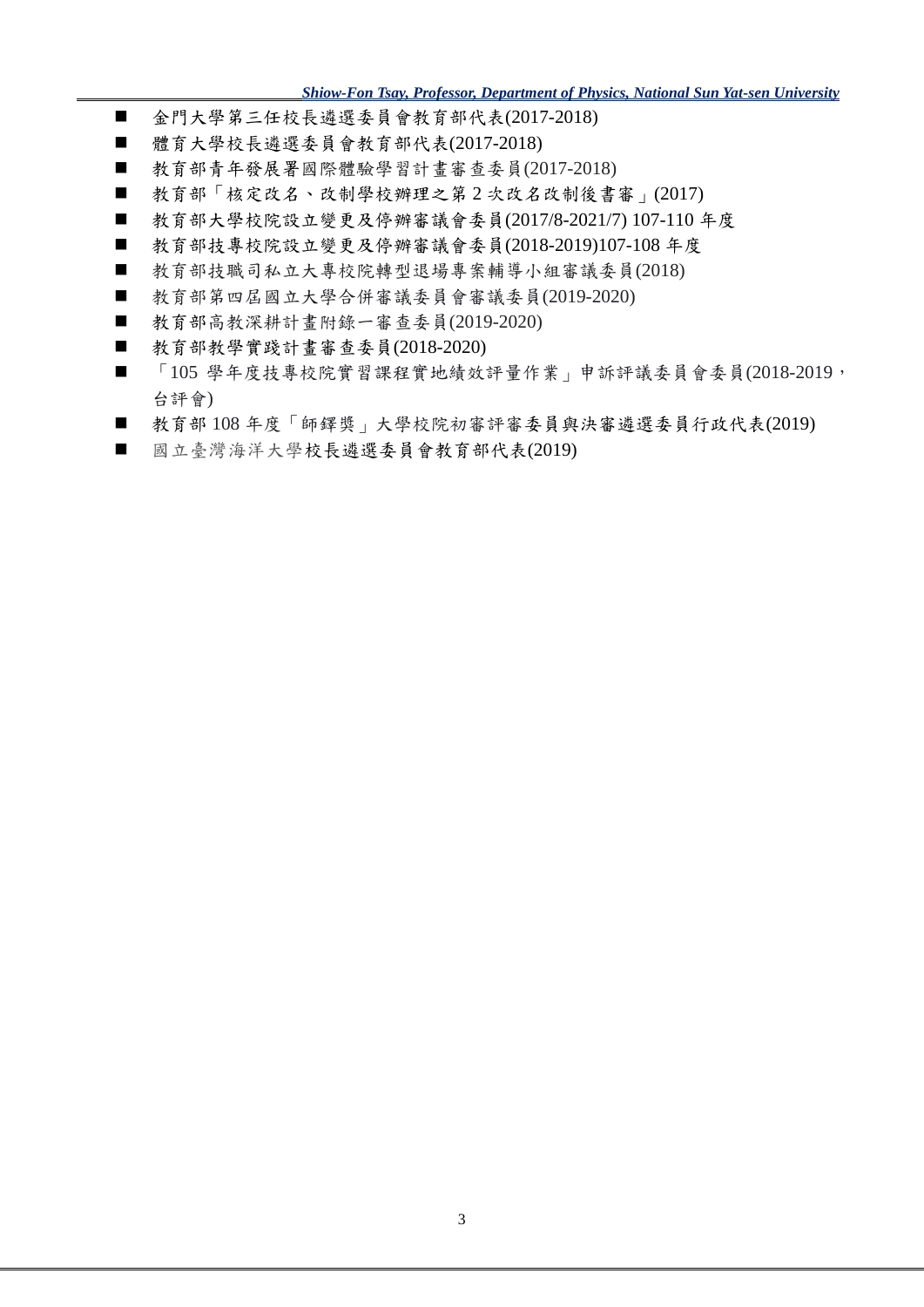*Shiow-Fon Tsay, Professor, Department of Physics, National Sun Yat-sen University*

| 學年度     | 研究計畫名稱                                                  | 計畫經費      | 補助單位         |
|---------|---------------------------------------------------------|-----------|--------------|
|         | 釔鋇銅氧系統在不同氧含量或壓力效應下產生的電荷轉移誘                              |           |              |
| 82      | 導出的電漿子媒介成對機制的研究                                         | 406.000   | 國科會          |
| 83      | 以分子動力學模擬 Ga 的相變及探討其結構異常的研究                              | 425,200   | 國科會          |
| 84      | 以分子動力學模擬計算探討液態金屬結構異常現象的研究(I)                            | 603,700   | 國科會          |
| 85      | 以分子動力學模擬計算探討液態金屬結構異常現象的研究(II)                           | 603,700   | 國科會          |
| 86      | 量子井及超晶格在磁場中的能帶效應                                        | 375,000   | 國科會          |
| 87      | 量子井及超晶格在磁場中的能帶效應                                        | 355,100   | 國科會          |
|         | 以分子動力學研究在矽(111)表面上的鎵聚合體結構                               |           |              |
| 88      | NSC 88-2112-M-110-011                                   | 1,730,500 | 國科會          |
| 89      | 以分子動力學研究在矽(111)表面上的鎵聚合體結構(II)                           | 1,175,550 | 國科會          |
|         | NSC 89-2112-M-110-010                                   |           |              |
| 89      | 以分子動力學研究在矽(111)表面上的鎵聚合體結構(III)                          | 1,304,000 | 國科會          |
|         | NSC 89-2112-M-110-035                                   |           |              |
| 90      | 以分子動力學研究吸附於鍺(111)表面的錫隨溫度的相變化                            | 397,400   | 國科會          |
|         | NSC 90-2112-M-110-016                                   |           |              |
| 91      | 吸附於矽(111)之銦的表面結構及其隨溫度的相變化(1/2)                          | 999,100   | 國科會          |
|         | NSC 91-2112-M-110-011                                   |           |              |
| 92      | 吸附於矽(111)之銦的表面結構及其隨溫度的相變化(2/2)<br>NSC 92-2112-M-110-006 | 491,500   | 國科會          |
| 93      | 吸附在矽(111)表面上的鹼金屬或鹼土金屬原子之表面原子結                           |           |              |
|         | 構與電子結構特性之研究(1/2)                                        | 1,070,400 | 國科會          |
|         | NSC 93-2112-M-110-014-                                  |           |              |
|         | 吸附在矽(111)表面上的鹼金屬或鹼土金屬原子之表面原子結;                          |           |              |
| 94      | 與電子結構特性之研究(2/2)                                         | 415,000   | 國科會          |
|         | NSC94-2112-M-110-003                                    |           |              |
|         | HCl分子於Si(001)表面的吸附物理機制研究(1/3)                           | 880,000   | 國科會          |
| 95      | NSC 95-2112-M-110-016-MY3                               |           |              |
| 96      | HCl分子於Si(001)表面的吸附物理機制研究(2/3)                           | 765,000   | 國科會          |
| 97      | HCl分子於Si(001)表面的吸附物理機制研究(3/3)                           | 696,000   | 國科會          |
|         | 鍺(001)面的一維原子鍊之原子結構與電子結構特性研究                             |           |              |
| 98      | (1/3)                                                   | 960,000   | 國科會          |
|         | NSC 98-2112-M-110-004-MY3                               |           |              |
| 99      | 鍺(001)面的一維原子鍊之原子結構與電子結構特性研究                             | 592,000   | 國科會          |
|         | (2/3)                                                   |           |              |
| 100-101 | 鍺(001)面的一維原子鍊之原子結構與電子結構特性研究                             | 592,000   | 國科會          |
|         | (3/3)<br>一維奈米鍊在金/鍺(001)表面之原子結構與電子結構特性研究                 |           |              |
| 101     | NSC 101-2112-M-110-005-                                 | 478,000   | 國科會          |
| 102     | 以第一原理模擬計算研究佈置於半導體表面之鈣鈦礦結構高                              |           | 國科會          |
|         | 介電材料其介面物理特性(1/3)                                        | 738,000   |              |
|         | 國家理論科學研究中心總計劃一                                          | 6,906,800 | 國科會          |
| 102     | 國家理論科學研究中心子計畫二(5/6)                                     | 共同主持      | $2013/1/1$ ~ |
|         | NSC103-2119-M-006-001-                                  | 人         | 2014/3/31    |
|         |                                                         |           |              |

# 研究計畫**: (82~108** 學年度**)**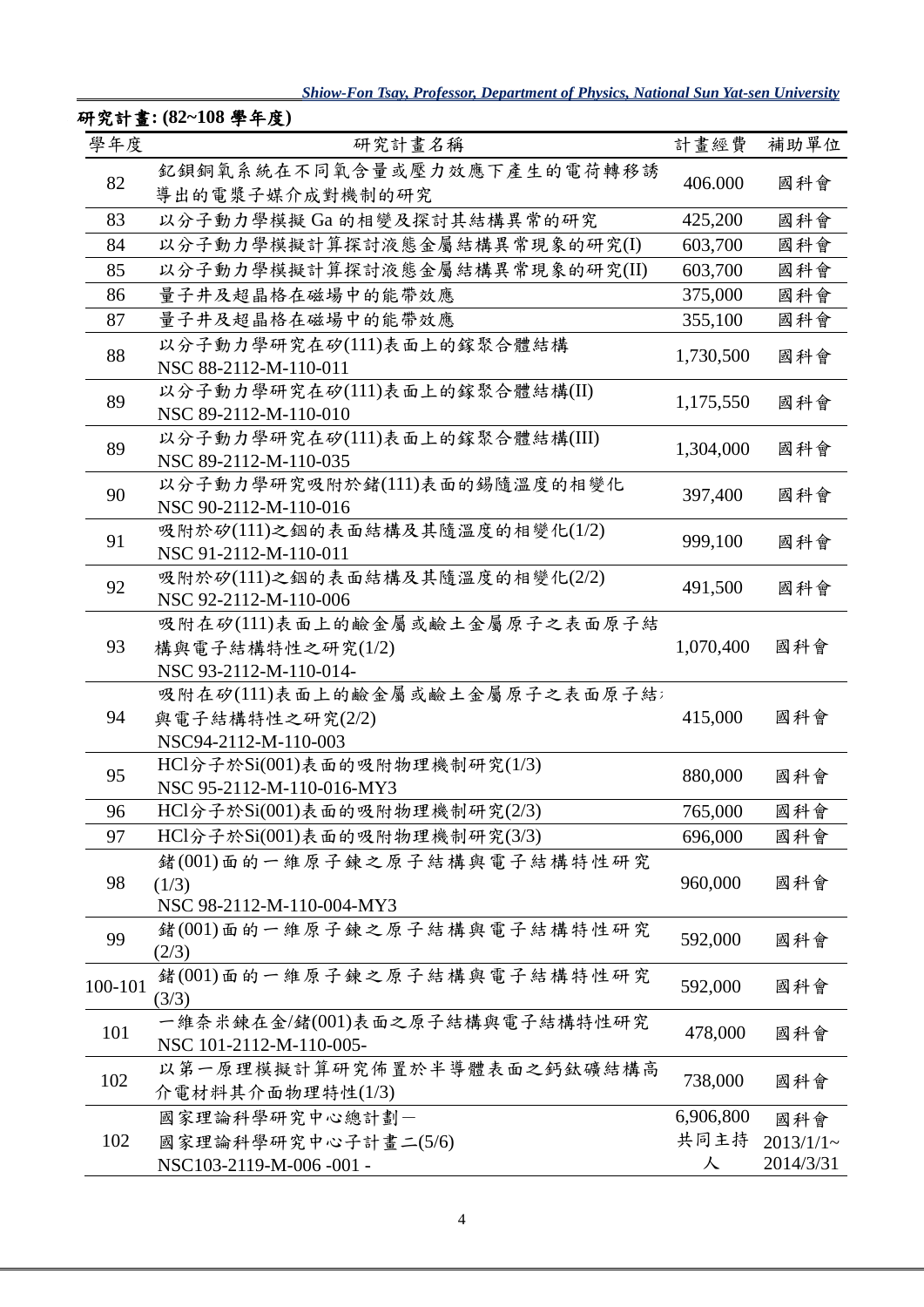| <b>Shiow-Fon Tsay, Professor, Department of Physics, National Sun Yat-sen University</b> |  |  |  |  |  |
|------------------------------------------------------------------------------------------|--|--|--|--|--|
|                                                                                          |  |  |  |  |  |
|                                                                                          |  |  |  |  |  |

| 103     | 國家理論科學研究中心總計劃一              | 6,605,100 | 科技部          |
|---------|-----------------------------|-----------|--------------|
|         | 國家理論科學研究中心子計畫二(6/6)         | 共同主持      | $2014/1/1$ ~ |
|         | NSC102-2119-M-006-001-      |           | 2014/12/31   |
| 103     | 以第一原理模擬計算研究佈置於半導體表面之鈣鈦礦結構高介 | 565,000   | 科技部          |
|         | 電材料其介面物理特性(2/3)             |           |              |
| 104-105 | 以第一原理模擬計算研究佈置於半導體表面之鈣鈦礦結構高介 |           | 科技部          |
|         | 電材料其介面物理特性(3/3)             | 565,000   |              |
| 108     | 典範學習-體驗萌芽-展翅起飛:女科技人才培育計畫    | 1,170,000 | 科技部          |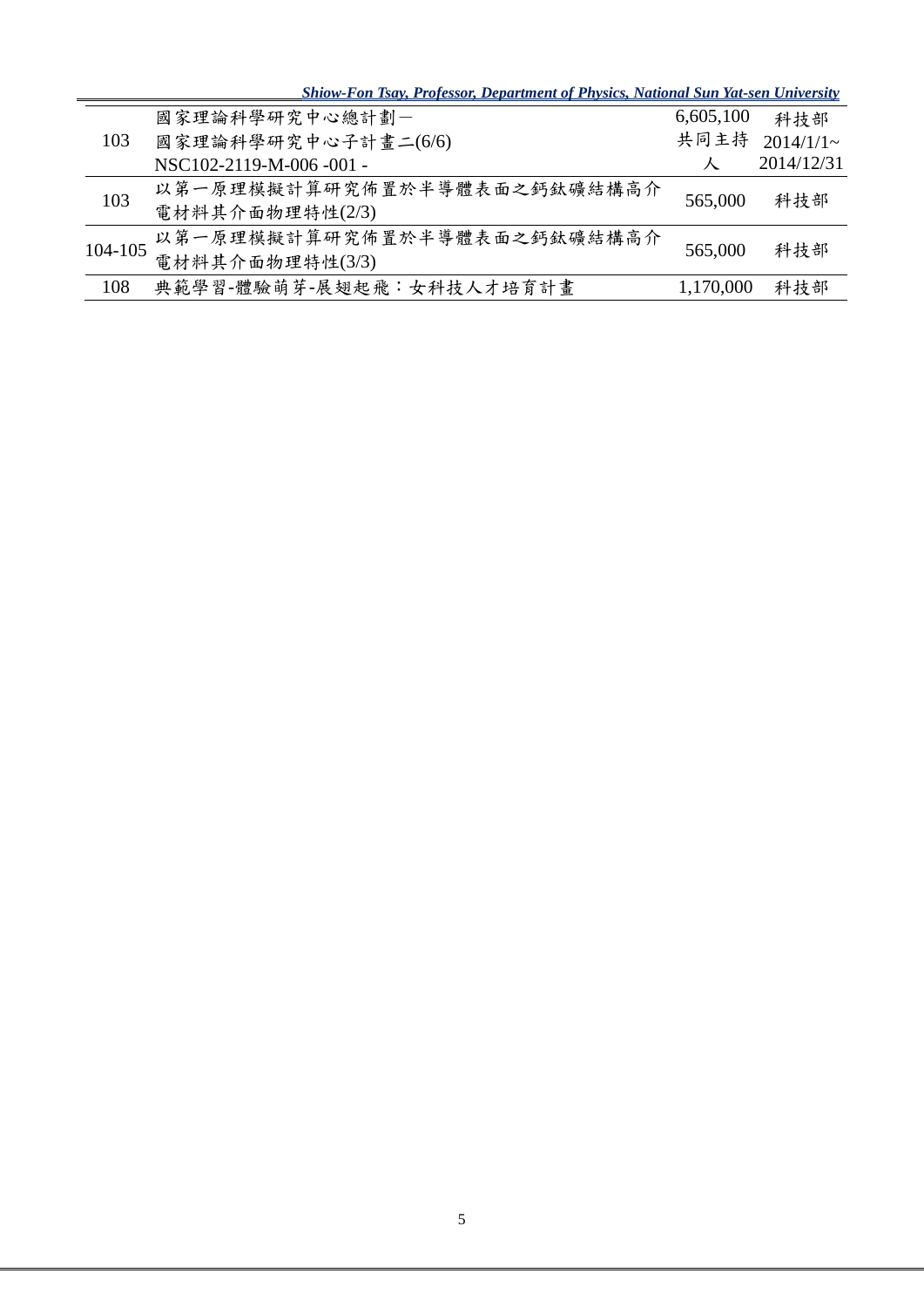### 著作目錄:

- *Shiow-Fon Tsay* and Shou-Yih Wang, 1987, "Calculation of Intersubband Resonance in an Inversion Layer on P-type Si (100) Induced by a Grating Coupler", *Physica* **145B**, 29-38.
- *Shiow-Fon Tsay*, Shou-Yih Wang, Lance Horng and T. J. Watson Yang, 1989, "Correlations among c/b,  $T_c$ , and Madelung potentials in the system of  $RBa_2Cu_3O_7$  Superconductors",

### *Physical Review B-Rapid Communications* **40**, 9408.

- T. J. Watson Yang, *Shiow-Fon Tsay* and Shou-Yih Wang, 1990, "On the role of Cu-O chains in RBa2Cu3O7 system from the Plasmon-Mediated Mechanism ", *Physica B* **165&166**, 1049.
- *Shiow-Fon Tsay***,** Shou-Yih Wang and T. J. Watson Yang, 1990, "The Mechanism of Chains in Producing Acoustic Plasmons in Systems Composed of Cu-O2 layer and Cu-O chains", *Physics Letters A* **151**, 436.
- *Shiow-Fon Tsay,* Shou-Yih Wang and T. J. Watson Yang, 1991, "Plasmon modes in a system composed of Cu-O layers and chains", *Phys. Rev. B* **43**, 13080.
- T. J. Watson Yang, *Shiow-Fon Tsay* and Shou-Yih Wang, 1991, "The Coupling Nature of

Plasmon Modes Among Different Layers in a System Composed of CuO<sub>2</sub> Layers and CuO

Chains", *Physica C* **185**, 1561.

- *Shiow-Fon Tsay*, Shou-Yih Wang and T. J. Watson Yang, 1992, "The dispersion relations of plasmons in a simplified system of Cu-O layers and chains with the long range effect of allneighbors Coulombic interactions taken into consideration", *Z. Phys. B-Condensed Matter* **88**, 255. (*Times Cited:* 1)
- *Shiow-Fon Tsay,* 1993, "Structure of rapidly quenched Ga metal", *Phys. Rev. B* 48, 5945.
- *Shiow-Fon Tsay*, Shou-Yih Wang and T. J. Watson Yang, 1994, "Density of States of

Plasmons and Some Discussion of  $T_c$  for a simplified system Composed of Cu-O Layers and

Chains", *Prec. Natl. Sci. Counc. ROC(A)* **18**, 2, 186.

■ *Shiow-Fon Tsay,* 1994, "Plasmon Densities of States in a YBa<sub>2</sub>Cu<sub>3</sub>O<sub>v</sub> System", *Solid State* 

## *Communications* **90**, 379.

- **E** *Shiow-Fon Tsay*, 1994, "Relation between the and rapidly-quenched liquid phases of gallium", Phys. Rev. B 50, 103.
- *Shiow-Fon Tsay* and S. Wang, 1994, "Anomalies in the liquid structure of Ga metal", Phys. Rev. B 50, 108.
- *Shiow-Fon Tsay* and C. F. Liu, 1994, "System-size effects in the molecular-dynamics simulation of metallic crystallization", Physics Letters A 192, 374.
- **Shiow-Fon Tsay**, C. F. Liu and S. Wang, 1995, "Molecular-dynamics simulations on supercooled metallic liquids II: System size and pressure effects" **Chinese Journal of Physics 33**, 75.
- H. Chou, T. C. Chow, S. F. Tsay and H. S. Chen, 1995, "Concentration Dependent Diffusivity of Oxygen in *BaxCu1-x* liquid Alloy", *J. Electrochem. Society* **142**, 1814.
- Ikai Lo, M. J. Kao, W. C. Hsu, K. K. Kuo, Y. C. Chang, H. M. Weng, J. C. Chiang, and *S. F.*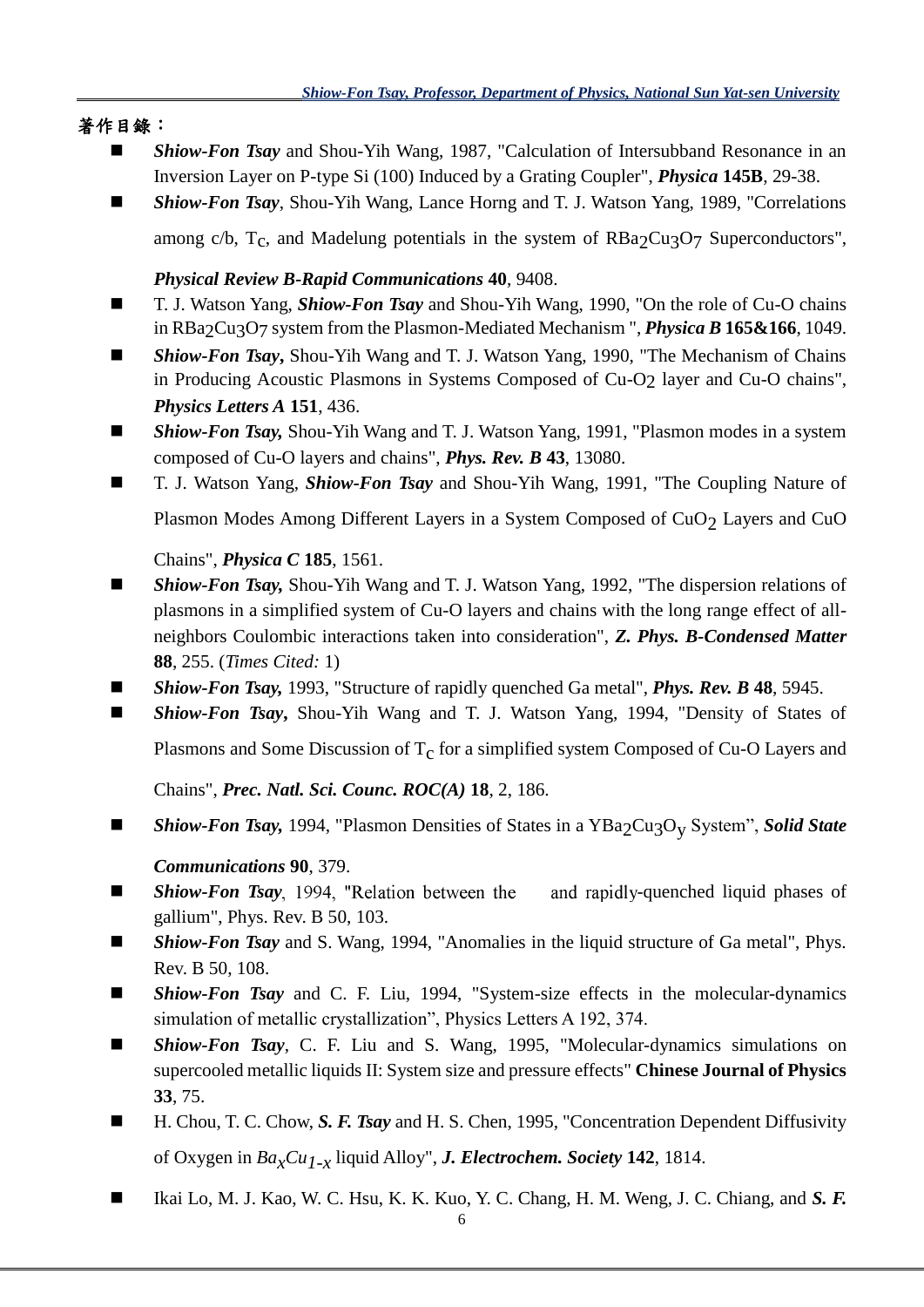**Tsay**, 1996, "Photoinduced electron coupling in -doped GaAs/In<sub>0.18</sub>Ga<sub>0.82</sub>As quantum wells", *Phys. Rev. B* **54**, 4774.

- Jih-Chen Chiang, *Shiow-Fon Tsay,* Z. M. Chau, Ikai Lo, 1996, "Conduction-valence Landau level mixing effect", *Phys. Rev. Lett.* **77**, 2053.
- Ten-Ming Wu, *Shiow-Fon Tsay*, 1996, "Instantaneous Normal Mode Analysis of Liquid Na", *J. Chem. Phys.* **105**, 9281.
- Ikai Lo, Jih-Chen Chiang, *Shiow-Fon Tsay*, W. C. Mitchel, M. Ahoujja, R. Kaspi, S. Elhamri, and R. S. Newrock, 1997, "Effect of well thickness on the two-dimensional electron-hole system in AlxGa1-xSb/InAs quantum wells", *Phys. Rev. B* **55**, 13677.
- Ten-Ming Wu and **Shiow-Fon Tsay**, 1997, "Localized Instantaneous Normal Modes in Liquid Na", *Progress Theoretical Physics Supplement* **126**, 343.
- *Shiow-Fon Tsay, Jih-Chen Chiang, Z. M. Chau, Ikai Lo, 1997, "k•p finite difference method:* a study of the band structures and cyclotron resonances of *AlxGa1-xSb/InAs* Quantum Wells", *Phys. Rev. B* **56** 13242-13251
- Jih-Chen Chiang, *Shiow-Fon Tsay*, Z. M. Chau, Ikai Lo, 1998, Comment on "Conductionvalence Landau level mixing effect"- Reply, *Phys. Rev. Lett* **80**, 2497.
- Wen-Jong Ma and *Shiow-Fon Tsay*, 1998, "Short range Ordering in the Supercooled States of a Dimer System", *Phys. Rev. E* **57** 4165.
- Ten-Ming Wu, Wen-Jong Ma and *Shiow-Fon Tsay*, 1998, "Potential Effects on Instantaneous Normal Modes of Liquids", *Physica A* **253**, 257.
- Ten-Ming Wu, *Shiow-Fon Tsay*, 1998, "Instantaneous Normal Modes of Na in Supercooled Liquid and Glassy states", **Phys. Rev. B 58,** 27.
- *Shiow-Fon Tsay*, M.-H. Tsai, M. Y. Lai and Y. L. Wang, 2000, "The structural properties of Ga clusters on Si (111)", *Phys. Rev. B* **61**, 2699.
- Ten-Ming Wu, *Shiow-Fon Tsay*, S. L. Chang and Wen-Jong Ma, 2001, "Instantaneous Resonant Modes in High-Temperature Gallium Liquids", *Phys. Rev. B* **64,** 064204.
- Ikai Lo, *Shiow-Fon Tsay*, Jih-Chen Chiang, Y. C. Chang, and Li-Wei Tu, 2001, "Hybridazation of two-dimensional electron-hole system in InAs/GaSb Quantum Wells", *Chinese Journal of Physics* **39,** L387.
- Ten-Ming Wu, Wen-Jong Ma, S. L. Chang and **Shiow-Fon Tsay**, 2002, "Local geometric structures of instantaneous resonant modes in Ga Liquids", *Physica B* **316-317**, 606.
- **Shiow-Fon Tsay**, 2005, "Atomic and electronic structures of the  $(4\times1)$  and  $(8\times2)$ -In/Si (111) surfaces", *Phys. Rev. B* **71**, 035207.
- Ikai Lo, W. T. Wang, M. H. Gau, S. F. *Tsay*, and J. C. Chiang, 2005, "Wurtzite structure Effects on Spin Splitting in GaN/AlN Quantum Wells", *Phys. Rev. B* **72**, 245329.
- Ikai Lo, W. T. Wang, M. H. Gau, J. K. Tsai, S. F. Tsay, and J. C. Chiang, 2006, "Gate-Controlled Spin Splitting in GaN/AlN Quantum Wells", *Appl. Phys. Lett. 88***,** 082108. (has been selected for the March 6, 2006 issue of Virtual Journal of Nanoscale Science & Technology.)
- Ten-Ming Wu, S. L. Chang and *Shiow-Fon Tsay*, K. H. Tsai, 2006, "Simulation for the time evolution of instantaneous resonant modes: Creation, annihilation and mode exchange", *Journal of Non-crystalline solids* **352**, 4615-4618
- K. H. Tsai, Ten-Ming Wu, and *Shiow-Fon Tsay*, T. J. Yang, 2007, "Dynamic structure factor